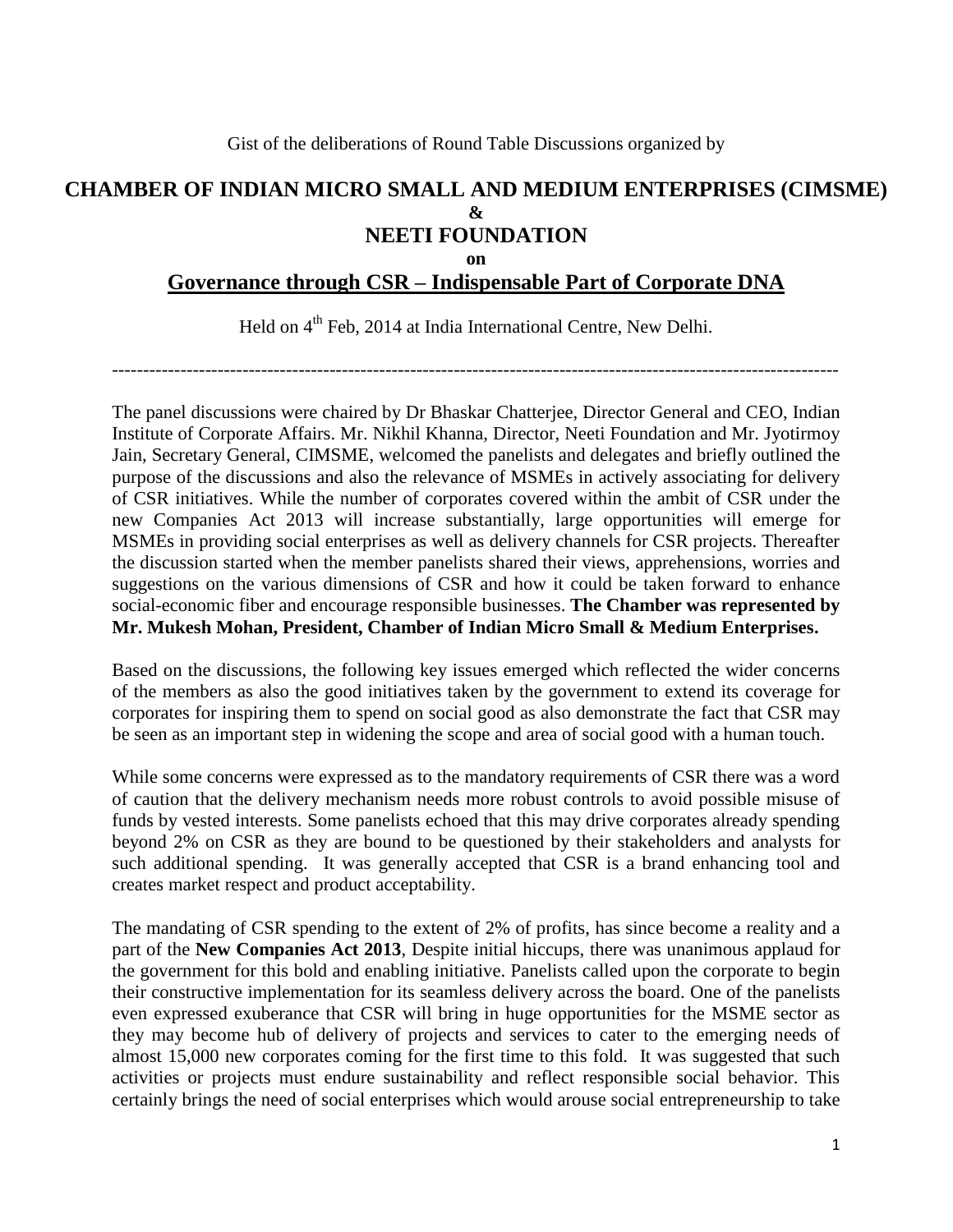up such challenging time bound projects which at presents, by and large, fall in the domain of NGOs. It was also informed that the enterprises into consulting as well as delivery can now be a *profit making* as against '*Not for Profit*' to attract meaningful competition and quality in the delivery channels.

Some panelists were of the view that with the increase in business prospects, it was essential for the NGOs or Social Enterprises to increase their absorption capacity/ capacity building and scalability from say x to 5or 6 or 7 x as the case may be to adequately address the needs of the corporate to meet the deadlines. In these value chains, lot of MSMEs may have backward or forward linkages.

It was also stressed by one of the panelists that with the right use of CSR activities, in addition to expanding the health care space, the cost of health care also needs to be lowered to enlarge the area of benefits to the lower strata of the society by increased research on the orphaned diseases like TB. Education and Health care seems to be the key areas where substantial thrust is yet to be achieved, was another concern expressed by some panelists. Creation of jobs and social entrepreneurs are the key concerns to be addressed with CSR funding.

On the issue of operationalization of the provisions of the CSR under the Companies Act, the draft rules have been finalized and are likely to be notified very shortly. In this connection one of the panelists informed that CSR will bring in a uniform, equitable and structured approach for the select corporates , avoiding discrimination and distortion in the implementation of CSR issues. Rules have been finalized to provide an enabling environment, a participatory approach and to bring CSR from back room to board room. It also spells out how to utilize CSR funds for vocational training to create entrepreneurs.

It was also suggested that each corporate be encouraged to create one entrepreneur out of the allocation for CSR which in a wider connotation will create large number of industry ready entrepreneurs so essential to enhance job creation and shape up better MSME sector.

After the powerful discussions, the floor was opened for the delegates for question answer. The questions more essentially were directed on issues of what is CSR, Can a marketing strategy that surely targets commercial advantage be termed CSR, what are the essential ingredients of CSR and how it needs to be taken forward for first time corporates. Can Social enterprises play a positive role in expanding CSR initiatives.

While appreciating the concerns of the delegates as well as exhibiting his displeasure in the context of lack of information on the CSR provisions among several members and public at large, Dr Bhaskar Chatterjee modestly dispelled the major misconceptions in this regard before addressing to the queries.

He informed that the word Mandatory or Compulsory do not find any mention in the CSR provisions. It is the intent of the government that there is no compulsion for the applicable companies to do any CSR. They have taken the global expression of **Comply of Explain**. The applicable companies only have to inform their shareholders in the annual financial reports about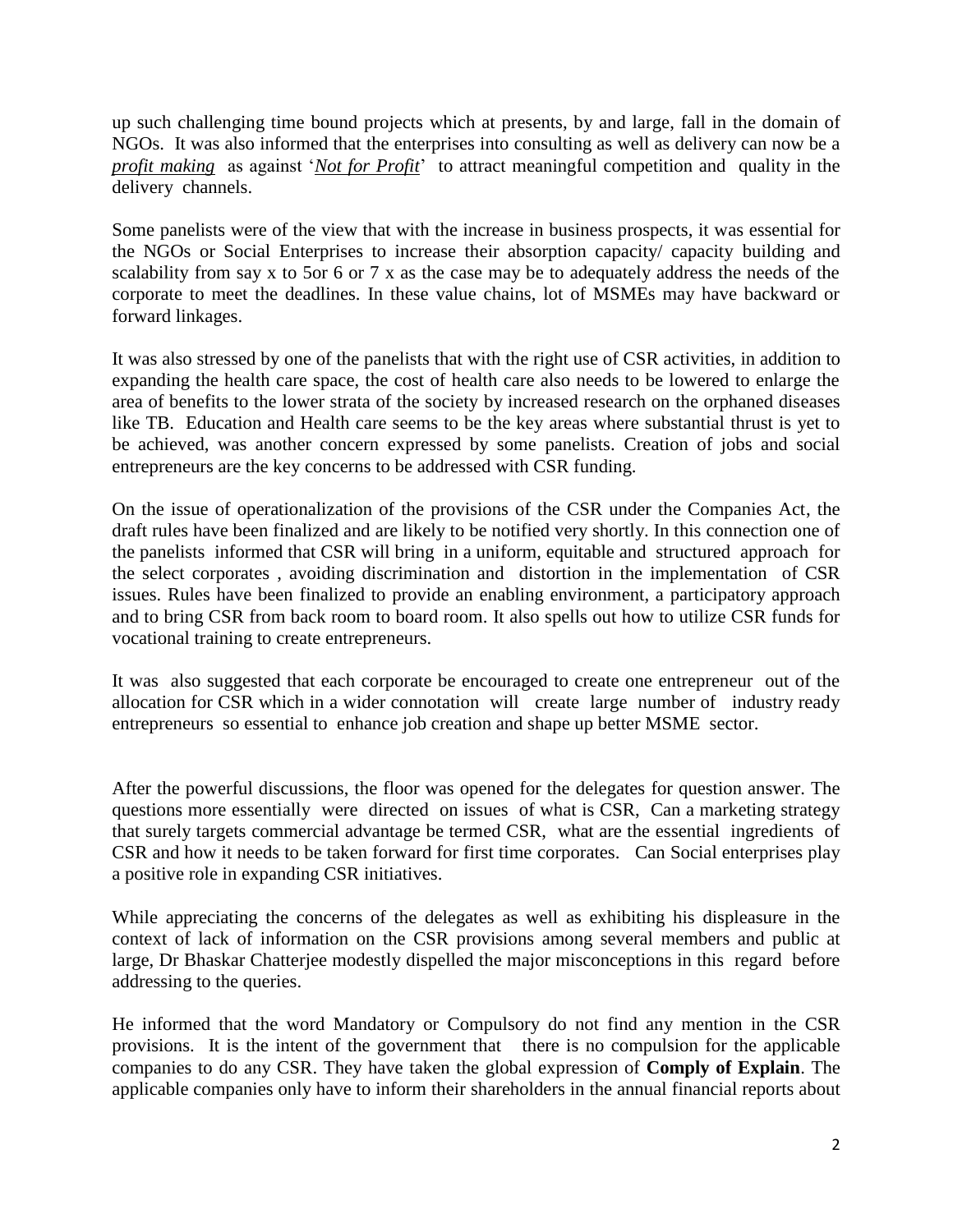this and the reasons thereof. Such a reporting is a part of the MCA 21. However every applicable company is required to frame a CSR policy as on the first day of the fiscal commencing 01.04.2014 duly approved by the board and under the overall supervision of the CSR committee comprising of three or more Directors out of which one of them should be an Independent Director. The CSR policy must contain the details of the projects to be implemented, time schedule, locations, amount allotted and requires to be closely monitored by the Committee members. The implementation report should be filed on the first day of the next fiscal i.e  $1<sup>st</sup>$  April, 2015 and so on. Engaging an NGO or an implementing agency should have a three year sound track record. Cheque book charity is prohibited.

He also contended that **Indian Institute of Corporate Affairs** will also extend support to the CSR activities in choosing an NGO / Agency and also in selecting good, doable, sustainable, replicable, scalable projects to suit the needs of corporates.

## **While clarifying the applicable criteria, he informed that**

Section 135 of the 2013 Act states that every company having:

- $\triangleright$  net worth of Rs 500 crore or more, or
- $\triangleright$  turnover of Rs 1000 crore or more ,or
- $\triangleright$  net profit of Rs 5 crore or more during any financial year shall constitute a Corporate Social Responsibility Committee of the Board

2% CSR spending would be computed as 2% of the average net profits made by the company during every block of three years. For the purpose of First CSR reporting the Net Profit shall mean average of the annual net profit of the preceding three financial years ending on or before 31 March 2014. Reporting will be done on an annual basis commencing from FY 2014-15.

It was also clarified that 2% CSR spending is the minimum.

On replies to the queries of the delegates he shared his thoughts on the following key points:

- 1) He described the concept of shared value in the context of applicability of CSR activities. If the corporates are involved in social good even if they are doing good business, they are perhaps in a shared value orbit. However he emphasized that CSR must be rupee measurable and any good done which is widely accepted as very good or philanthropic will not necessarily pass the test of CSR spent. Finally he exhorted the corporates that a time has come when they can :
	- i. increase their brand value
	- ii. CFOs can do lot of good things they wanted to do but could not do.
	- iii. Social Enterprises will usher in social change for an equitable, fair and wider distribution of corporate prosperity.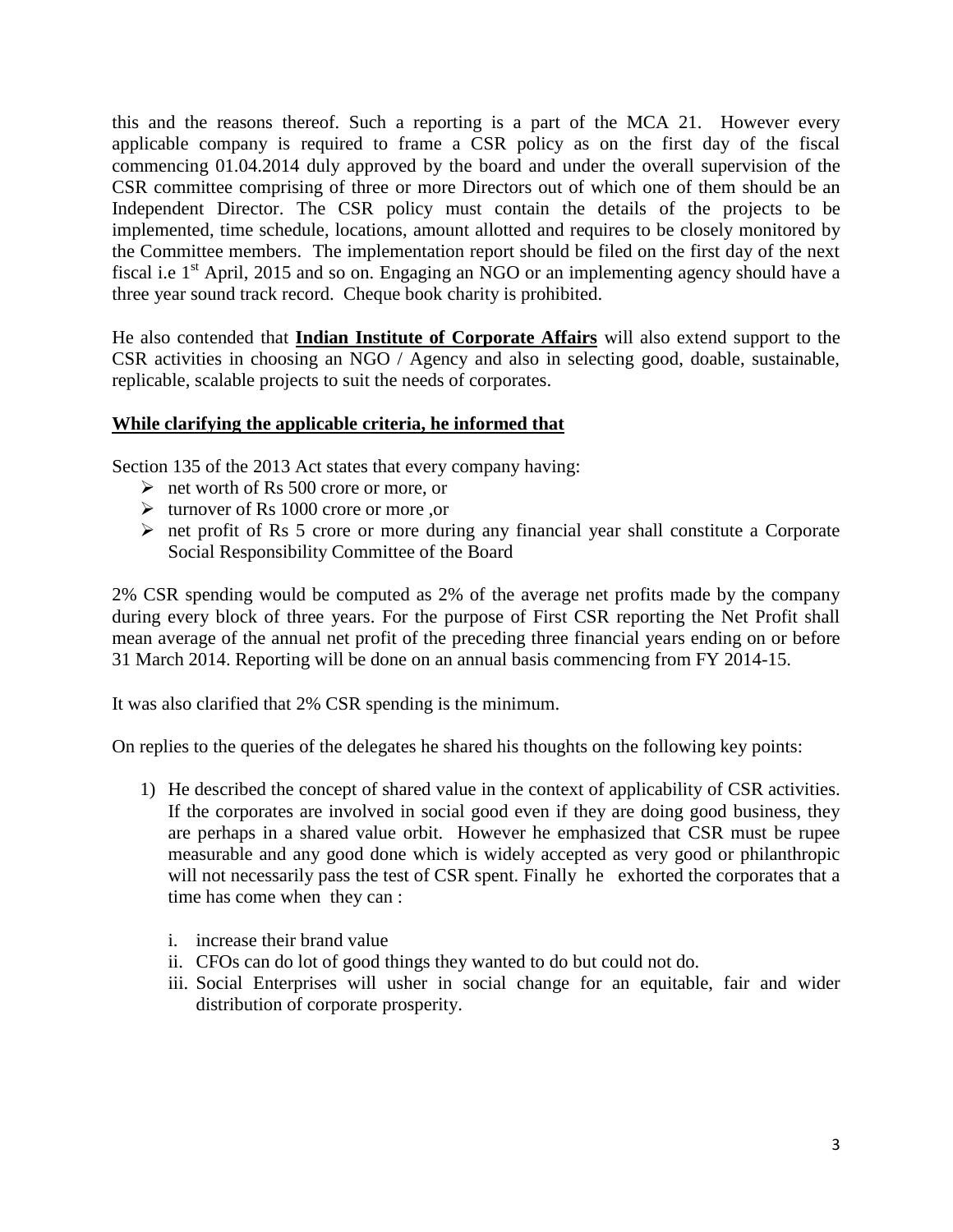Finally Dr Baskar Chatterjee thanked all the participants in the discussions and the organizers for this power packed, enlightening session and hoped that he was able to clear the air for a better understanding and fruitful involvement of all stakeholders to take this CSR mission to the next level.

# **List of Participants :**

### **Chairperson**

 **Dr. Bhaskar Chatterjee**, DG and CEO, Indian Institute of Corporate Affairs

**Panelists :** 

- **Mr. Mukesh Mohan**, President, Chamber of Indian Micro Small & Medium Enterprises
- **Ms. Poonam Madan**, Advisor, PwC
- **Mr. Suhel Seth,** Managing Partner, Counselage India
- **Mr. Jitendu Roy,** Director, Integrated Association of Small and Medium Enterprises
- **Pavan K Vijay**, Managing Director, Corporate Professionals Capital Pvt. Ltd
- **Mr.Y.L.Madan,** Former Executive Director, IOB